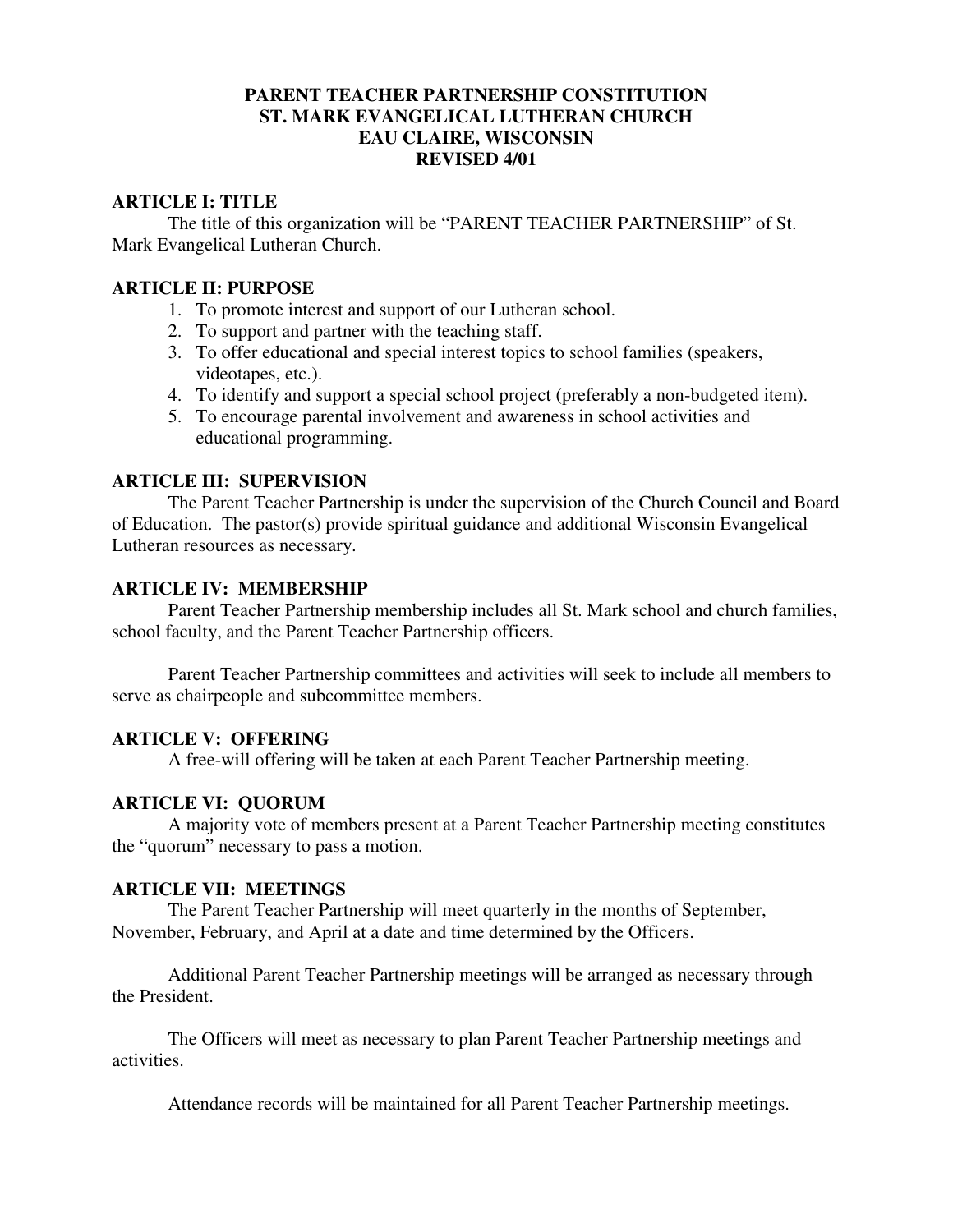## **ARTICLE VIII: ORDER OF BUSINESS**

- Call to order by President
- Opening devotion
- $S<sub>ecc</sub>$  secretary report
- Treasurer report
- Principal report
- Board of Education update
- Business activities old/new business
- Educational/special interest topic
- Announcements
- Closing prayer
- Social time with refreshments

# **ARTICLE IX: EXECUTIVE COMMITTEE**

 The Executive Committee is elected officials of the Parent Teacher Partnership, which include a President, Secretary, and Treasurer.

 The pastor(s), principal and Board of Education Committee are considered advisory members.

## **OFFICERS RESPONSIBILITIES: THE PRESIDENT WILL:**

- **Preside at all Parent Teacher Partnership and Executive Committee meetings**
- Appoint and recognize all committees and elicit reports on their activities
- Arrange for additional Parent Teacher Partnership meetings as necessary
- Serve as a liaison to ancillary members of the Executive Committee
- Attend Board of Education meeting annually.

# **THE SECRETARY WILL:**

- Record the minutes of each Parent Teacher Partnership meeting
- **Post Parent Teacher Partnership minutes on the school bulletin board**
- Report previous Parent Teacher Partnership minutes at each quarterly meeting
- **Ensure that the Parent Teacher Partnership minutes are kept as permanent records**
- Ensure that the Parent Teacher Partnership minutes are distributed to the Board of Education members.

# **THE TREASURER WILL:**

- Receive and distribute Parent Teacher Partnership monies as determined by Parent Teacher Partnership decisions.
- Keep accurate records of all accumulated funds and disbursements
- **Present a statement of the account activity at each quarterly meeting**
- **Ensure that the treasury reports are kept as permanent records**

The Executive Committee will be responsible to coordinate the educational activity or special interest topics in cooperation with the Principal. Al school families and faculty members are encouraged to generate ideas for this.